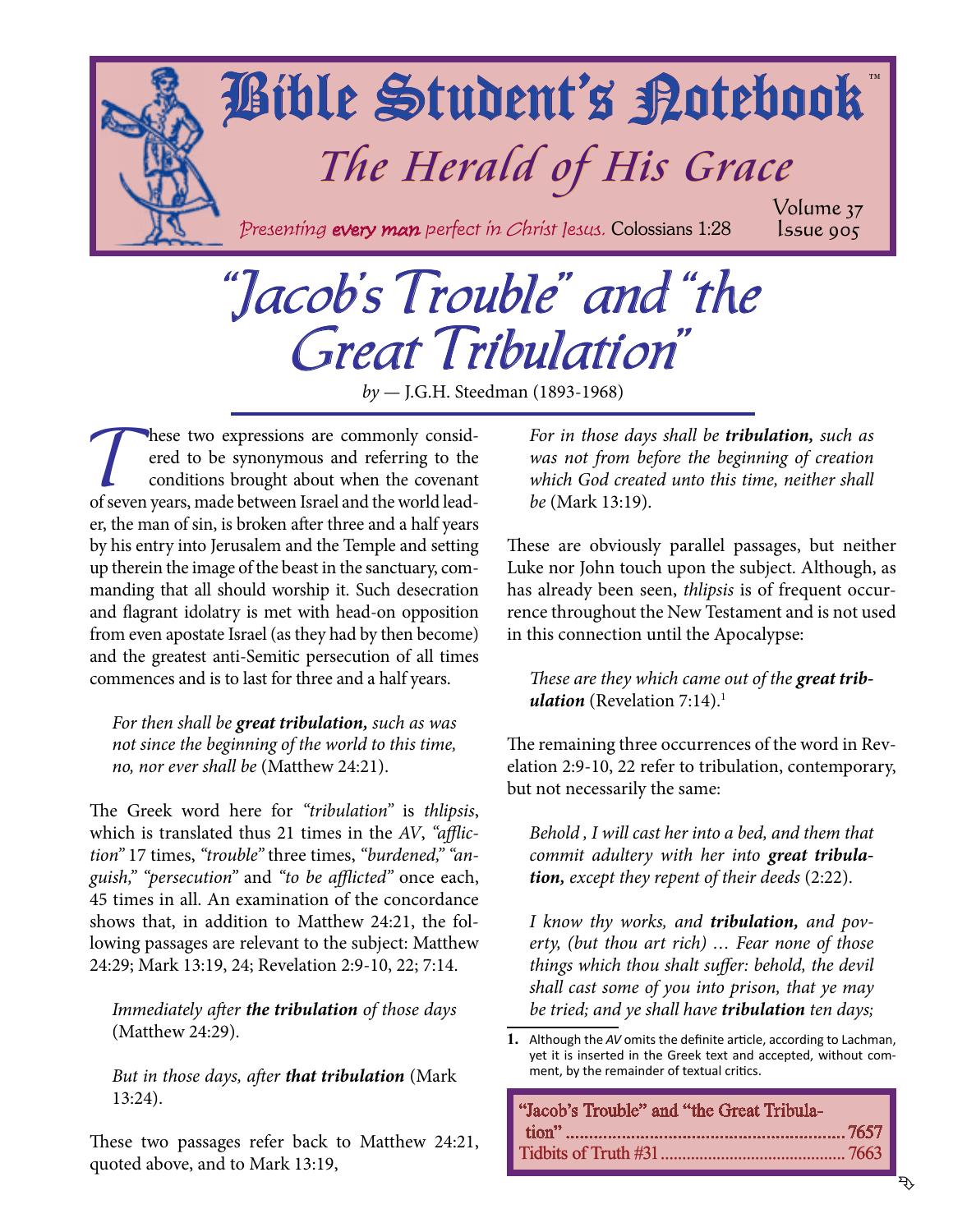<span id="page-1-0"></span>*be thou faithful unto death, and I will give thee a crown of life* (:9-10).

These words were addressed to the ecclesia of Thyatira and Smyrna respectively, who are to be assemblies of believers in Christ through the preaching of the gospel of the circumcision during the latter days.

As the word *thlipsis* may be used of any kind of affliction, restriction, anguish, trouble, distress, straightness, trial, pressure or persecution, and is so used in the Scriptures, one cannot be definite in identifying any of these specifically with the passages in Matthew, Mark or Revelation 7.

Except for the possibility of the text in Jeremiah 30:7, the only Old Testament Prophet that one can refer to is Daniel that is corresponding to those that have been quoted from the gospels.

*And at that time shall Michael, stand up, the great prince which stands for the children of thy People: and there shall be a time of trouble*

Bible Student's Notebook™ Paul Our Guide – Christ Our Goal ISSN: 1936-9360 Volume 37, No. 905 – January 31, 2022 *Scripture education in a weekly format!* This free electronic publication is dedicated to: • the absolute sovereignty and deity of God (Romans 11:36); • the proclamation of the riches of God's abundant, exceeding grace (Romans 5:20; 11:6; Ephesians 1:7); • the affirmation that God will save all through the death, burial and resurrection of Christ (I Timothy 2:3, 4; 4:10; Titus 2:11); the universality of death and resurrection (I Corinthians 15:21); • the unique gospel of Paul – which he calls "my gospel" (Romans 2:16; 16:25; II Timothy 2:8; I Corinthians 15:1-4; Acts 13-28; Acts 20:24); • the "preaching of Jesus Christ, according to the revelation of the mystery, which was kept secret in ages past" (Romans 16:25); • the epistles of the present Secret Administration being Ephesians & Colossians (Ephesians 3:2, 9; Colossians 1:25); true freedom and liberty apart from law (Galatians 5:1); • the organic nature of the One Body (Ephesians 4:16); the Secret Administration, being the operational revelation for today (Ephesians 3:9); • the unprophesied, Celestial hope and calling of the One Body (Colossians 3:4); • the distinct message and ministry of Paul, the apostle to the nations (Ephesians 3:1-3); the importance of receiving all whom Christ has received (Romans 14-15); the recovery of rich Biblical truth that has too long remained hidden under the veils of traditionalism, prejudice, misunderstanding and fear (Mark 7:7, 13); the completeness of the believer in Christ (Colossians 2:10), with: total freedom from sins (Colossians  $1:14$ ); – union in His death, burial and resurrection and ascended seated position among the celestials (Romans 6; Ephesians 2:6); – adult sonship position (Ephesians 1:5). This publication is the product of humble efforts of ordinary men intended to stimulate the earnest study of Scripture. We do not claim infallibility for the contents of this publication; thus they are not meant to imply finality on any subject discussed, or that further research would not add further light from the Word of God. God's storehouse of truth is inexhaustible, so draw on its wealth by prayerful study. Our readers are asked to be as the Bereans and search the Scriptures (Acts 17:10-11; I Thessalonians 5:21). This publication is not connected with any "church," "denomination," "movement," "organization," "mission," "creed," "meeting," "school," "conference" or "fellowship." *We are always open for discussion, but never for disputation.* – André Sneidar **Bible Student's Notebook**™ PO Box 265, Windber, PA 15963 Office: (800) 784-6010 – Local: (814) 701-0063 bsn@studyshelf.com Clyde L. Pilkington, Jr. – Editor André Sneidar – Executive Editor Associate Editors: J. Blake Botner, Mark Peters, Mark Vogt Assistant Editors: James Fine, Gary Ingison Managers and Assistants Clyde L. Pilkington, III, Nathan H. Pilkington, Stephen Hill *For definitions of abbreviations/acronyms, see the [online key](http://studyshelf.com/abbreviation-key.pdf).* Copyright © 1989-2022 Bible Student's Press™

[*tsârâh*] *such as never was since there was a Nation even to that same time: and at that time thy People shall be delivered, everyone that shall be found written in the book* (Daniel 12:1).

The verse following is of particular interest.

*And many from among the sleepers of the dust of the earth shall awake; these shall be unto life of the age* [eon]*; but those* [the rest of the sleepers, those who do not awake at this time] *shall be unto shame and contempt of the age* [eon] (:2, Tregelles).

In Matthew 24 and Mark 13 the disciples privately approach the Lord Jesus when upon the Mount of Olives after leaving the Temple, saying,

*Tell us, when shall these things be? And what shall be the sign of Your Coming, and of the end of the age?* (Matthew 24:3).

Here are three questions, which the Lord answers with considerable detail. Matthew 24:3-14 and Mark

Issue 905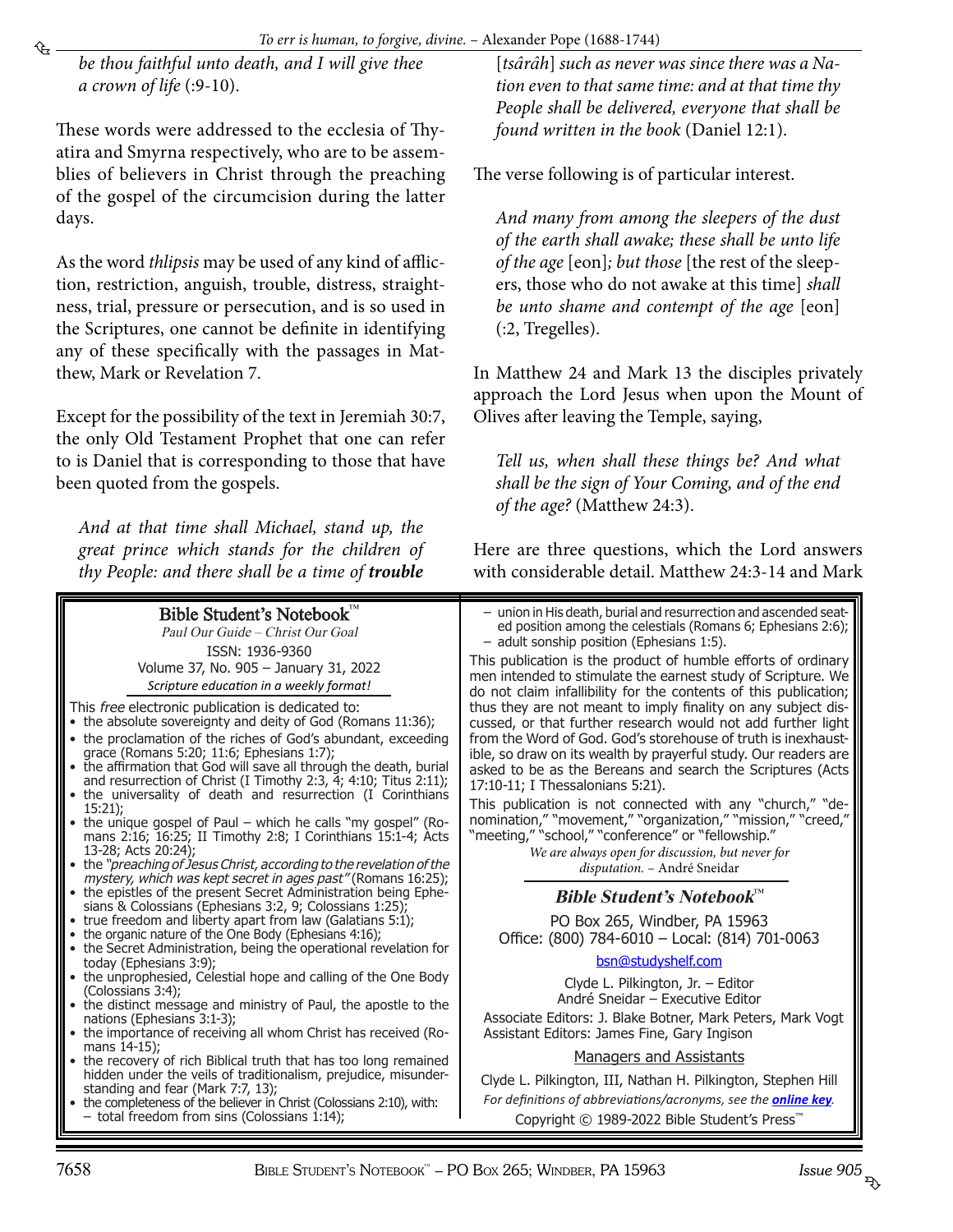*There is nothing on Earth today that can be properly called the "Kingdom of the Heavens."* – Otis Q. Sellers (1901-1992)

<span id="page-2-0"></span>13:5-13 are in reply to the last question, then in both gospels He speaks of,

*When ye shall see the abomination of desolation, spoken of by Daniel the Prophet standing in the holy place, whoso reads, let him understand: Then let them which be in Judaea flee to the mountains …* (Matthew 24:15-16; *cf.* Mark 13:14).

*"When"* is followed by three *"thens,"* the second of which is, *"Then shall be great tribulation."*

The next *"then"* is two verses later, giving warning of false Christs and false prophets, followed by a mention of the *form* of His Coming (*parousia*, personal presence). This is followed, in Matthew 24:29 with,

*Immediately after the tribulation of those days …*

The definite article here obviously refers back to :21, showing the continuity.

*… shall the sun be darkened, and the moon shall not give her light, and the stars shall fall from heaven, and the powers of the heaven shall be shaken: and then shall appear* [become evident] *the sign of the Son of Man in Heaven: and then shall all the tribes of the Earth mourn, and they shall see the Son of Man Coming in the clouds of Heaven with power and great glory* (:29-30; *cf.* Mark 13:24-26).

Both gospels continue with similar words:

*of a trumpet and they shall gather His elect from the four winds, from one end of the heaven to the other* (Matthew 24:31).

This ends the answer to the question, *"what shall be the sign of Thy Coming?"* Evidently these last three verses anticipate His descent upon the Mount of Olives in fulfilment of Acts 1:11 and Zechariah 14:4.

When all of this, that has so far been reviewed, is taking place, Israel has, for some considerable time, been in full possession of the land, the Temple has been rebuilt in all of its glory. Further, sacrifices have been taking place regularly upon the altar therein under the direction of the Levitical Priesthood in accordance with the Word of the Lord and the worship of Jehovah. It is at the *"end of the age"* (*sunteleia tou aionon*). This is better rendered *"the conclusion of the age,"* like the drawing together of all of the fibers that make a twisted thread. It is not the finish of the thread, but the conclusion of a condition.

This *"age"* has extended over a considerable period of time and is referred to much in the Scriptures, both Hebrew and Greek. It is the yet future period of God's dealing with Israel as a whole: all Twelve Tribes and Levi, after the ecclesia which is the body of Christ has entered into the fulfillment of their hope, having been transformed and translated. This age, or period of time, is expressed in both Old and New Testaments as *"in the last days"* and *"in the latter days."* These are two of the various translations of the Greek, *en tais eskatais hemerais*, and the Hebrew, *'achărîyth yôm*.

*And He shall send His angels with a great sound* 





# *The New Birth*

*A Compilation*

"Born Again" and "The New Birth" are among the many popular terms used by many believers. Although these terms are used by many dear brothers as being synonymous with salvation, they in fact have a very limited application, [being used for the nation of Israel, and therefore are not "present truth" for](http://www.studyshelf.com/dispensational.htm#2923)  the Body of Christ. Authors include: Richard Jordan, A.E. Knoch, and Clyde L. Pilkington, Jr. *See [order form](http://studyshelf.com/orderform-studyshelf.pdf) under "Compilations.*

32 pp., PB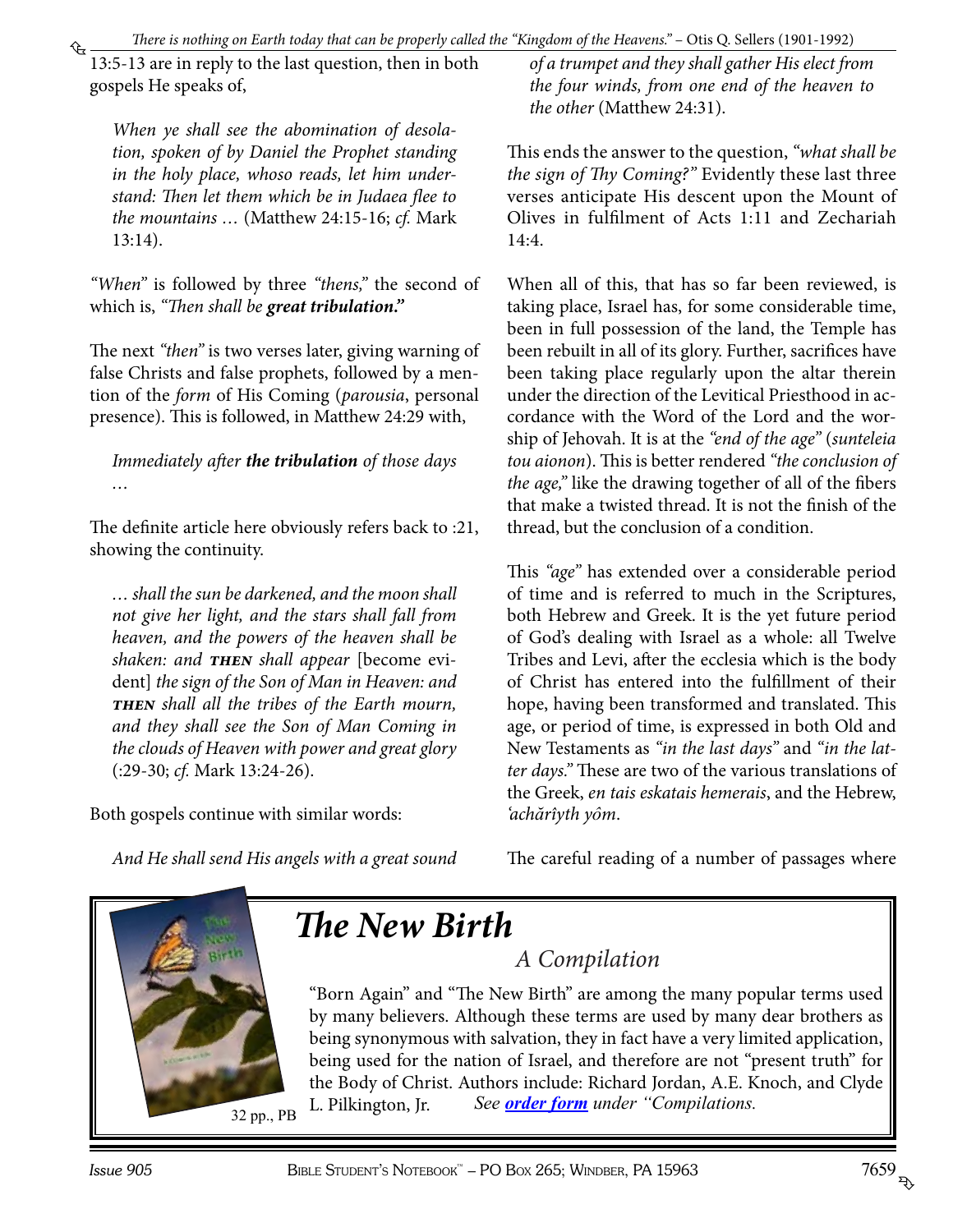<span id="page-3-0"></span>₠ the word *'achărîyth* is used in this connection would pay good dividend. This word is used mainly of Israel's restoration, but is also used concerning individuals and Nations. The equivalent Greek expression is used exclusively of Israel.

The first occurrence is in Genesis 49:1 and the second Deuteronomy 4:25-30. This latter passage should be carefully read, as having special bearing on our thesis. Other passages are Deuteronomy 31:29; 32:20, 29; Isaiah 2:2; Jeremiah 23:20; 30:24; 31:17; Ezekiel 38:8, 16; Daniel 2:28; 8:19, 23; 10:14; 12:8; Hosea 3:5.

In the Greek Scriptures the following passages refer to the same period of time or some part of it and should also be read with the former: John 6:39-40, 44, 54; John 7:37; 11:24; 12:48; Acts 2:17; Hebrews 1:2; James 5:3; I Peter 1:5, 20; II Peter 3:3; I John 2:18; Jude 18. Some of these passages say *"the last time"* instead of *"last"* or *"latter,"* but for this reason they should not be set aside.

It may be helpful to look at a few of the passages where these words are used in connection with God's restoration and redemption of Israel; although the word *acharith* is sometimes used otherwise of individuals and Nations.

*And Jacob called his sons, and said, "Gather yourselves together, that I may tell you that which shall befall you in the last* [*'achărîyth*] *days"* (Genesis 49:1).

*When you shall beget children, and you shall have remained long in the Land, and shall corrupt yourselves, and make a graven image, or the likeness of anything, and shall do evil in*  *the sight of the Lord thy God, to provoke Him to anger: I call Heaven and Earth to witness against you this day, that you shall soon utterly perish from off the Land whereunto you go over Jordan to possess it; you shall not prolong your days upon it, but shall utterly be destroyed. And the Lord shall scatter you among the Nations, and ye shall be left few in number among the heathen* [nations], whither the LORD shall lead *you. And there you shall serve gods, the work of men's hands, wood and stone, which neither see nor hear, nor eat, nor smell. But if from thence you shall seek the Lord your God, you shall find Him, if you seek Him with all your heart and with all your soul. When you are in tribulation* [*tsar*]*, and all these things are come upon you, even in the latter days* [*'achărîyth*]*, if you*  turn to the LORD thy God, and shall be obedient unto His voice; (For the LORD your God is a *merciful God;) He will not forsake you, neither destroy you, nor forget the covenant of your fathers which He swore unto them* (Deuteronomy 4:25-30).

*For I know that after my death you will utterly corrupt yourselves, and turn aside from the way which I have commanded you; and evil will befall you in the latter* [*'achărîyth*] *days* (Deuteronomy 31:29).

*And He said, "I will hide My face from them, I will see what their end* [*'achărîyth*] *shall be* (Deuteronomy 32:20).

*O that they were wise, that they understood this, that they would consider their latter* [*'achărîyth*] *end* (Deuteronomy 32:29).

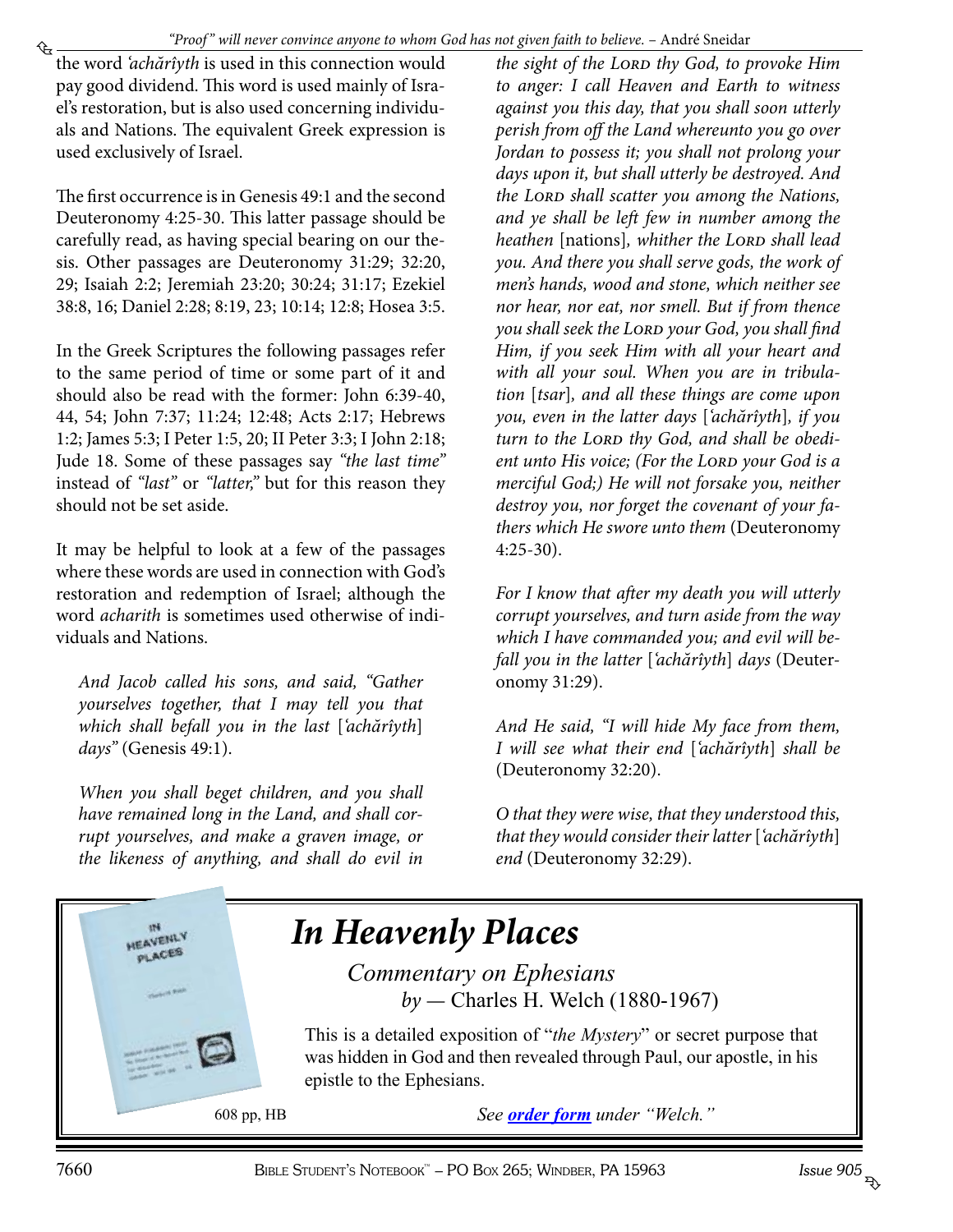<span id="page-4-0"></span>*"Realization" of the advanced truths set forth in Ephesians & Colossians is the sole act of Divine Enlightenment.* – Clyde Pilkington, Jr.

*And it shall come to pass in the last* [*'achărîyth*] days the mountain of the LORD's House shall *be established in the top of the mountains, and shall be exalted above the hills* (Isaiah 2:2).

The anger of the LORD shall not return, until He *have executed, and till He have performed the thoughts of His heart: in the latter* [*'achărîyth*] *days ye shall consider it perfectly* (Jeremiah 23:20).

The fierce anger of the LORD shall not return, un*til He have done it, and until He have performed the intents of His heart: in the latter* [*'achărîyth*] *days you shall consider it* (Jeremiah 30:24).

*"And there is hope in your end* [*'achărîyth*; *i.e.,* expectation in the last days]," says the LORD, *"that your children shall come again to their own border"* (Jeremiah 31:17).

Concerning Gog and his allies it is written:

*After many days you shall be visited: in the latter*  [*'achărîyth*] *years you shall come into the Land … And you shall come up against My people Israel, as a cloud to cover the Land; it shall be in the latter* [*'achărîyth*] *days, and I will bring you against My Land, that the heathen* [nations] *may know Me, when I shall be sanctified in you, O Gog, before their eyes* (Ezekiel 38:8, 16).

*But there is a God in Heaven that reveals secrets, and makes known to the king Nebuchadnezzar what shall be in the latter* [*'achărîyth*] *days* (Daniel 2:28).

 *And He said, "Behold, I will make you know what shall be in the last end* [*'achărîyth*] *of the indignation. … And in the latter time*  [*'achărîyth*] *of their kingdom, when the transgressors are come to the full"* (Daniel 8:19, 23).

*Now I am come to make you understand what shall befall your People in the latter* [*'achărîyth*] *days* (Daniel 10:14).

*And I heard, but I understood not: then said I, "O my Lord, what shall be the end* [*'achărîyth*] *of these things?"* (Daniel 12:8).

*Afterward shall the children of Israel return, and seek the Lord their God, and David their king; and shall fear the Lord and His goodness in the latter* [*'achărîyth*] *days* (Hosea 3:5).

From these Scriptures it may be seen that *"in the latter days"* covers an *extended* period of time. Events at the commencement, during its course and at its end, come under the heading, *"in the latter days."* Deuteronomy 4:25-30, taken in conjunction with 30:1-10; Jeremiah 23:20; 30:24 and Hosea 3:5 all indicate the beginning, with restoration of the whole of Israel to the Land in view. With this, Ezekiel 38:8, 16 fall into line. Isaiah 2:2 and Micah 4:1-2 cover the middle, and the passages in Daniel the end of the period.

Bearing all of these facts in mind, the position of Jeremiah 30:7 can be considered. It will be noticed that the word *'achărîyth* occurs in 29:11; 30:24 and 31:17. The greater part of these chapters deals with the restoration of Israel to the Land, and its sequel and the immediate context, Jeremiah 30:3 is,



- • Bible Basics
- • The Scripture Minute
- Table Talks

# *[Biblical Resources](https://www.youtube.com/user/1424241)*



This is a website where you can enjoy select videos containing wonderful truths from Scripture, some of which are single topics, while others are part of a series. The videos are great to watch alone or with family and friends. Among the teachers is your editor Clyde L. Pilkington, Jr. Check out these topics/titles:

- The Divine Lockup • The Undoing of Adam
- • Male & Female
- The Classics
	- *and much more!*

• Fellowship & Study Meetings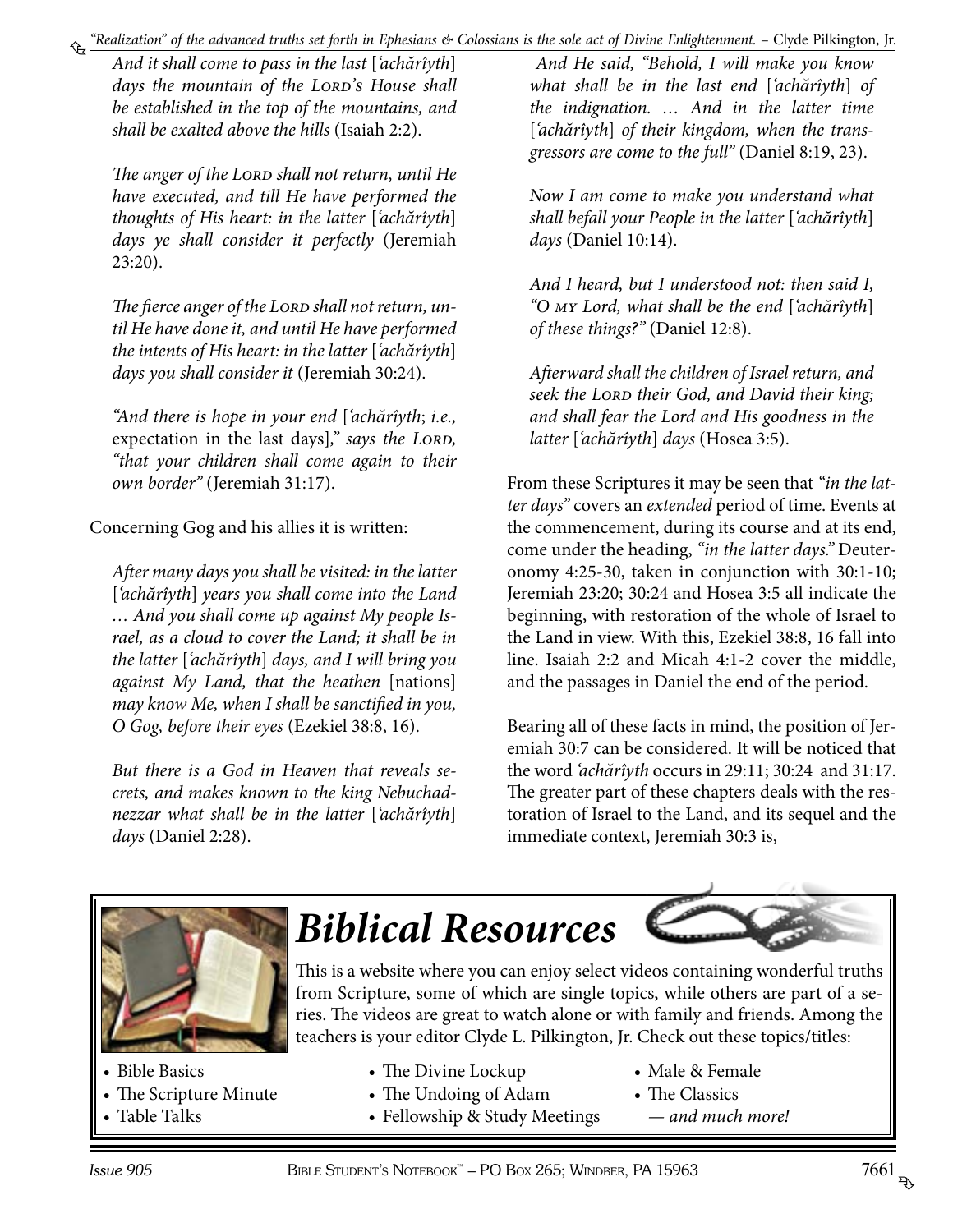<span id="page-5-0"></span>"For lo, the days come," says the LORD, "that I *will bring again the captivity of My people Is*rael and Judah," says the LORD: "and I will cause *them to return to the land that I gave to their fathers, and they shall possess it." And these are the words that the Lord spoke concerning Israel and concerning Judah* [not yet united]*. For thus*  says the LORD: "We have heard a voice of trem*bling, of fear, and not of peace. Ask now, and see whether a man does travail with child? Wherefore do I see every man with his hands on his loins, as a woman in travail, and all faces are turned into paleness? Alas, for that day is great, so that none is like it: it is even the time of Jacob's trouble, but he shall be saved out of it. For it shall come to pass in that day," says the LORD of hosts, "that I will break his yoke from off your neck, and will burst your bonds, and strangers shall no more serve themselves of him: But they shall serve the Lord their God, and David their king, whom I will raise up unto them. Therefore fear not, O My servant Jacob," says the Lord; "neither be dismayed, O Israel, for, lo, I will save you from afar, and your seed from the land of their captivity; and Jacob shall return, and shall be in rest, and be quiet, and none shall make him afraid"* (Jeremiah 30:3-10).

Obviously, with the quotation of this passage in its context, it places itself before the restoration of Israel to the Land.

When, in due course, they get there, Israel will find the Land in desolation. Scorched earth aptly describes what they will find, for Gog has been led to come up against the Land and has devastated it, destroying the cities and villages that have been so laboriously built and the crops that have been raised are no more. It will be this invasion that will bring about their condition just described. Jews worldwide will throw themselves upon the mercy of their Lord God, as it were in sackcloth and ashes, and in response GOD will, by His power alone, destroy Gog and his allies in the land before separating Israel from the Nations and leading them back as described in Ezekiel 20:33-38.

Need anything more be said to emphasize that Jacob's trouble and the great tribulation of Matthew 24 and other passages are not the same? **bsn**

— *The Differentiator,* Volume 27

(*abridged & edited*)

**John G.H. Steedman** (1893-1968), of Dorset England, had a career as a Commander with the Royal Navy and Royal Flying Corps. In his retirement he became a dedicated student of Scripture and was a contributor (1964-1968) to *The Differentiator* magazine (1939-1970), which editors over the years included: E.A. Larsen (1884-1978), Dr. Frank Neil Pohorlak (1907-1988), Alexander Thomson (1889-1966), and Major R.B. Withers (1890-1970). Steedman's "findings in the area of prophetic truth cleared the way for us to rid ourselves of the burden of trying to fit the Seventy-Sevens of Daniel 9:24-27 into a semi-preterist mold (that is, only one "*Seven*" is yet future). His logical and Scriptural arguments allowed us to see a strong case that the entire prophecy of the 'weeks,' or better, heptads of years, has yet to begin." (*The Differentiator Revisited*)

Other Steedman articles that have appeared in the *Bible Student's Notebook*:

- *"All Israel Shall Be Saved,"* [#899;](http://www.biblestudentsnotebook.com/bsn899.pdf)
- *Joel's Prophecy, #*[900](http://www.biblestudentsnotebook.com/bsn900.pdf);
- *The Restoration of Israel to the Land, #*[798](http://www.biblestudentsnotebook.com/bsn798.pdf);
- *The Seventy Sevens of Daniel:* part 1, [#754](http://www.biblestudentsnotebook.com/bsn754.pdf); part 2, [#755](http://www.biblestudentsnotebook.com/bsn755.pdf).

#### **Topics:**

**Major:** Great Tribulation; Israel, Future Restoration of; Last Days; Pre-Millennial Kingdom *Minor:* Prophecy



## *Man and Woman in Biblical Law*

*by* — Tom Shipley

268 pages, PB

The goal of this book is to lay the foundation for the establishment

[of a truly biblical social order, especially within](http://www.patriarchpublishinghouse.com/pphothergoodbooks.htm)  the community of Bible-believing, Christ-honoring families. The subject matter is patriarchy. The biblical exposition contained herein is devoted to establishing the proposition that it is patriarchy which was and is mandated by God ever since the original creation of man and woman. The scriptural discussion on polygamy here serves as a supporting role to the fundamental proposition of God-ordained and mandated patriarchy.

(*See [order form](http://studyshelf.com/orderform-studyshelf.pdf) under "Other Authors."*)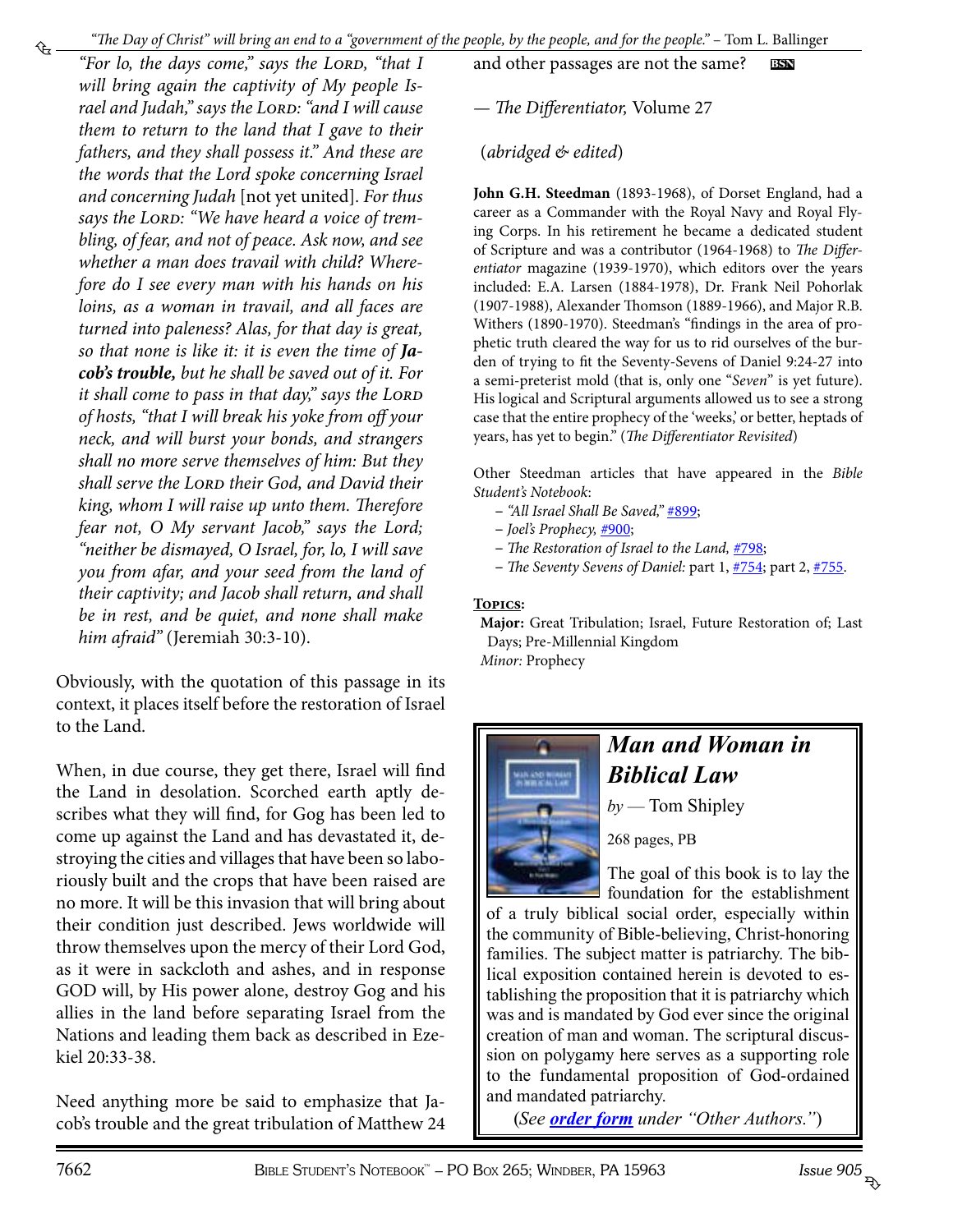

### **"***The Gospel of the Grace of God***" and "***the Dispensation of the Grace of God***": Are They the Same?**

<span id="page-6-0"></span>₠

[*Edited Excerpt*:] "*The Gospel of the Grace of God*" (Acts 20:24) was that special aspect of grace whereby Israel, even though they had rejected and crucified the Son, were given every opportunity and inducement to receive Him as Savior and Lord. God was willing and ready to blot out all their sins and secure the promises made to the fathers of the nation. Truly, God's grace overflowed. The Gentiles received of this overflow and, in spite of the provocation side of their salvation (their salvation was to spur Israel to provocation, stimulation and emulation, Romans 11), still it was grace indeed.

In Galatians 1:6 the grace of Christ is stressed and the special aspect of God's grace for uncircumcised Gentiles (*"the Gospel I, Paul, delivered unto you"*) has a placing of uncircumcised Gentiles in and with Abraham and Sarah, children and heirs of the Abrahamic promises.

The greatness of this grace is seen in the whole of the Galatian Epistle as Gentile believers were placed in Abraham and the ancient promises without direct lineages being involved, without observance of the laws of Moses, and without circumcision. Faith alone availed.

This is vastly different from the whole setting of the post-Acts operation of the Grace of God toward believers. There is no Abraham mentioned, no city coming down from Heaven, no mention of being Abraham's seed, no mention of being children of Sarah, the free woman.

Certainly, these are the unchanging facets to the Gospel of Grace: this Savior is our Savior; this One was raised for our justification as well as those in Acts. In Him we have our righteousness and in Him our access to the Father. There is salvation in no other. He is the center of all we have or hope to have. Of this truth no one should be in doubt – ever!

But, this should not be overlooked: God, through Paul, has written to us today, of en*grace*ment in the Beloved, of a unique adoption, of total completeness, of an absolute unblameableness, of sure election, of glorious preemption, of the super-heavenlies, *of be*ing made the very Pleroma [fulness, completion]<sup>1</sup> of

**<sup>1.</sup>** [*Editor:*] For a full examination of this important topic, see: *– [The Pleroma: Paul's "Lost" Teaching \(The Complement of Christ,](http://www.studyshelf.com/compilations.htm#3814) [of God, and of the Ages\) – A Comprehensive Compilation](http://www.studyshelf.com/compilations.htm#3814)* (see the *[order form](http://studyshelf.com/orderform-studyshelf.pdf)* under "*Compilations*").